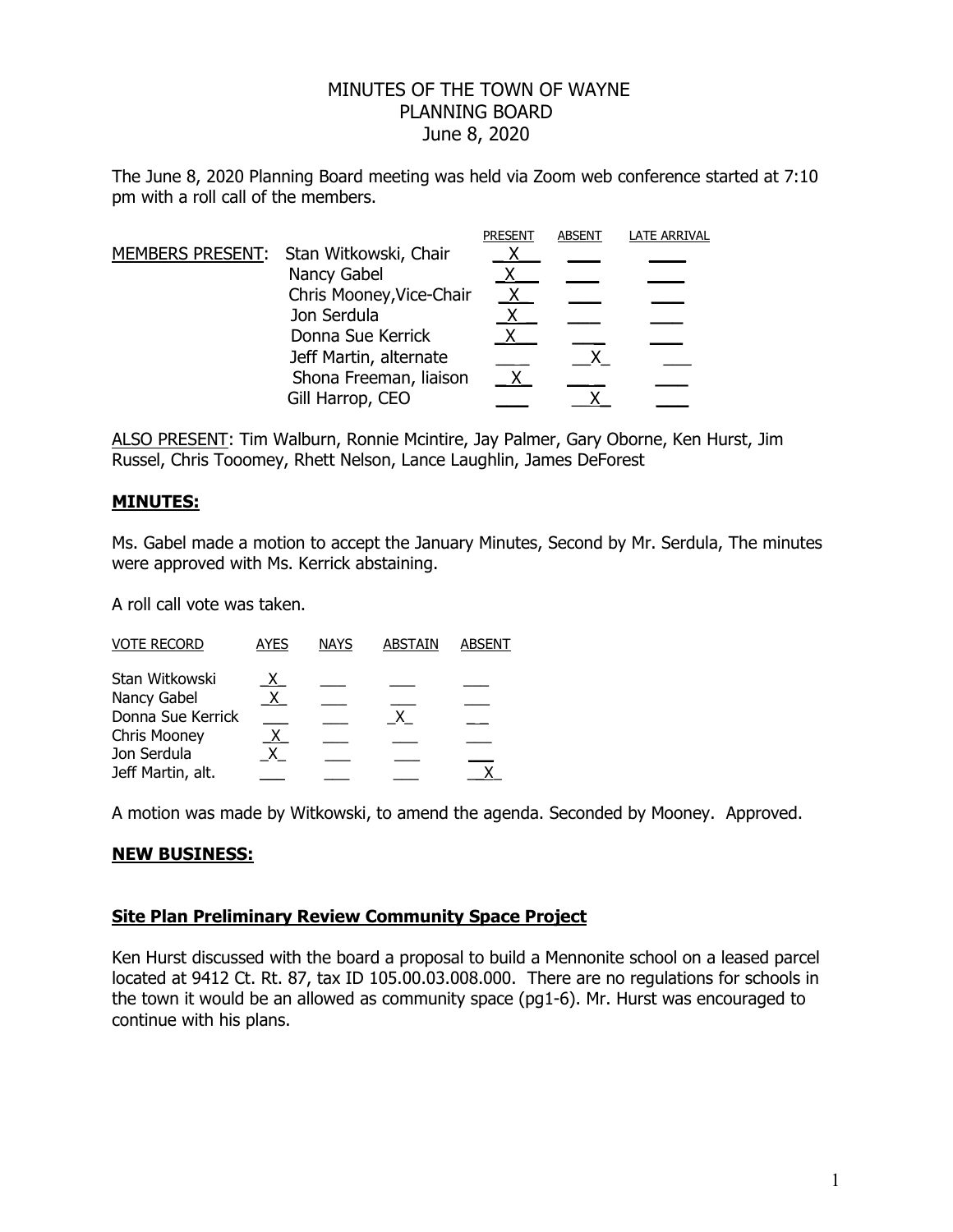## **SITE PLAN REVIEW:**

**Lance Laughlin, property located at 9597 Treasure House Road**, Town of Wayne. Request to a construct single-family home replacing a previous structure on the lot.

Mr. Serdula made a motion to accept the application. Second Ms Gabel. The following were noted on review of the application.

- It is a Type II action and no SEQR would be required.
- View-shed wasn't an issue.
- It met all setback requirements with previous relief granted at the Zoning board meeting of April 6, 2020.
- No Run Off issues identified
- All the site plan requirements were met.

After discussion, a roll call vote was taken to approve the application. Unanimous approval.

**Timothy Walburn, property located at 9603 County Route 87 Sylpk Row**, Town of Wayne. Request to a construct single-family home replacing a previous structure on the lot.

Mr. Serdula made a motion to accept the application as submitted. Second Ms Gabel. The following were noted on review of the application.

- It was a Type II action and no SEQR would be required.
- View-shed wasn't an issue.
- It met all setback requirements.
- All the site plan requirements were met.

After discussion, a roll call vote was taken to approve the application. Unanimous approval.

**Christopher Toomey, Property at 9442 Alderman Road** Request to a construct a seasonal cabin.

Ms. Gabel made a motion to accept the application as submitted, seconded by Mr. Serdula.

- It is a Type II action and no SEQR would be required.
- View-shed wasn't an issue.
- It met all setback requirements.
- All the site plan requirements were met.

After discussion, a roll call vote was taken to approve the application. Unanimous approval.

**James and Barbara Russell, property location, 9100 Wixson Road**, Town of Wayne. Request to a construct single-family modular home.

Ms. Gabel made a motion to accept the application as submitted, seconded by Mr. Serdula.

- It is a Type II action and no SEQR would be required.
- View-shed wasn't an issue.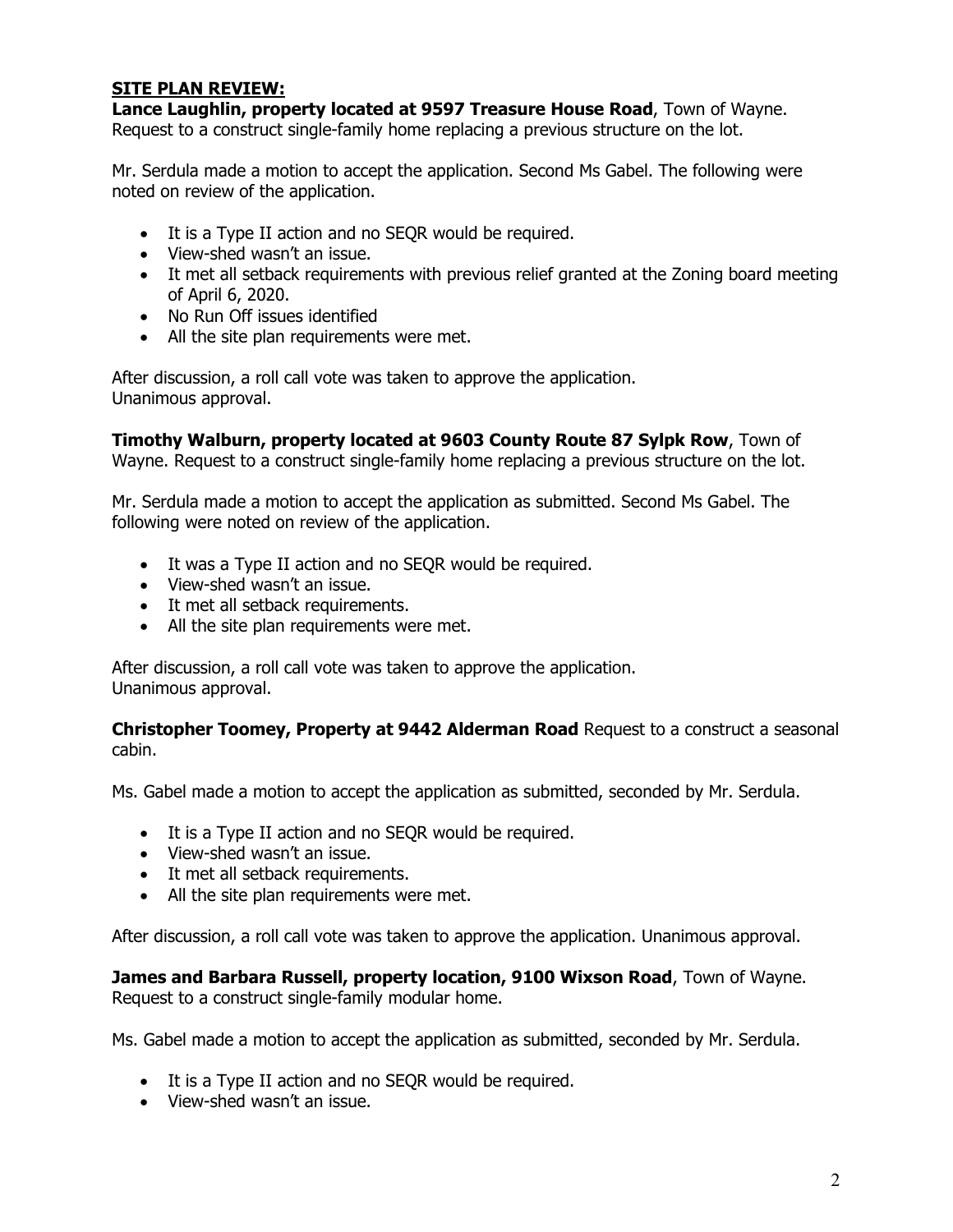- It met all setback requirements.
- All the site plan requirements were met.

After discussion, a roll call vote was taken to approve the application with the caveat to move existing shed to be at least 8' from property line. Unanimous approval.

## **Major Subdivision**

**James E. Knapp, property is located at 14994 St Rt. 54**. James Deforest representing the Trust. Subdivision is requested to settle the Knapp Estate.

Ms. Kerrick made a motion to accept the plan, Mr. Serdula seconded.

Discussion of the application ensued. It was noted that this was a complete application. The Subdivision was not for development of the property. The 34.45 acre plots as mapped do not result in any land locked lots due to a granted right-of-way. Because this is a major subdivision the long form environmental impact form must be completed. The Town of Wayne would act as the lead agency on the EAF form. Mr. Witkowski led the group through the form. The form was completed. The determination is that there is no environmental impact caused by the subdivision.

The next step will be to schedule a public hearing on the matter. Mr. Deforest is to provide new survey maps (8 copies) to the planning board. Final survey must reflect the subdivision as plotted on the plans submitted with the application. Once survey is complete, a public hearing will be called.

The motion was tabled pending the outcome of the public hearing.

Ms. Kerrick was excused from the meeting at 8:19 PM.

#### **Minor Subdivision**

**Gary Oborne, Subdivision of property located at 9667-9671 Back Street,** Wayne, NY. Request to subdivide commercial lot for sale.

A motion was made by Ms. Gabel and seconded by Mr. Serdula to accept the application for a minor subdivision.

Discussion was opened. Mr. Oborne indicated he might want to subdivide the parcel into two or three lots. He decided after some conversation to subdivide into two lots at this time. As this is a minor subdivision, the short form EAF was reviewed and completed, With the Town of Wayne acting as the lead agency. The process was led by Mr. Witkowski. The determination is that there is no environmental impact caused by the subdivision.

The next step will be to schedule a public hearing on the matter. Mr. Oborne is to provide new survey maps with at least 3 copies to the planning board. Final survey must reflect two subdivision as plotted on the plans submitted with the application. Mr. Oborne

The motion was tabled pending the outcome of the public hearing.